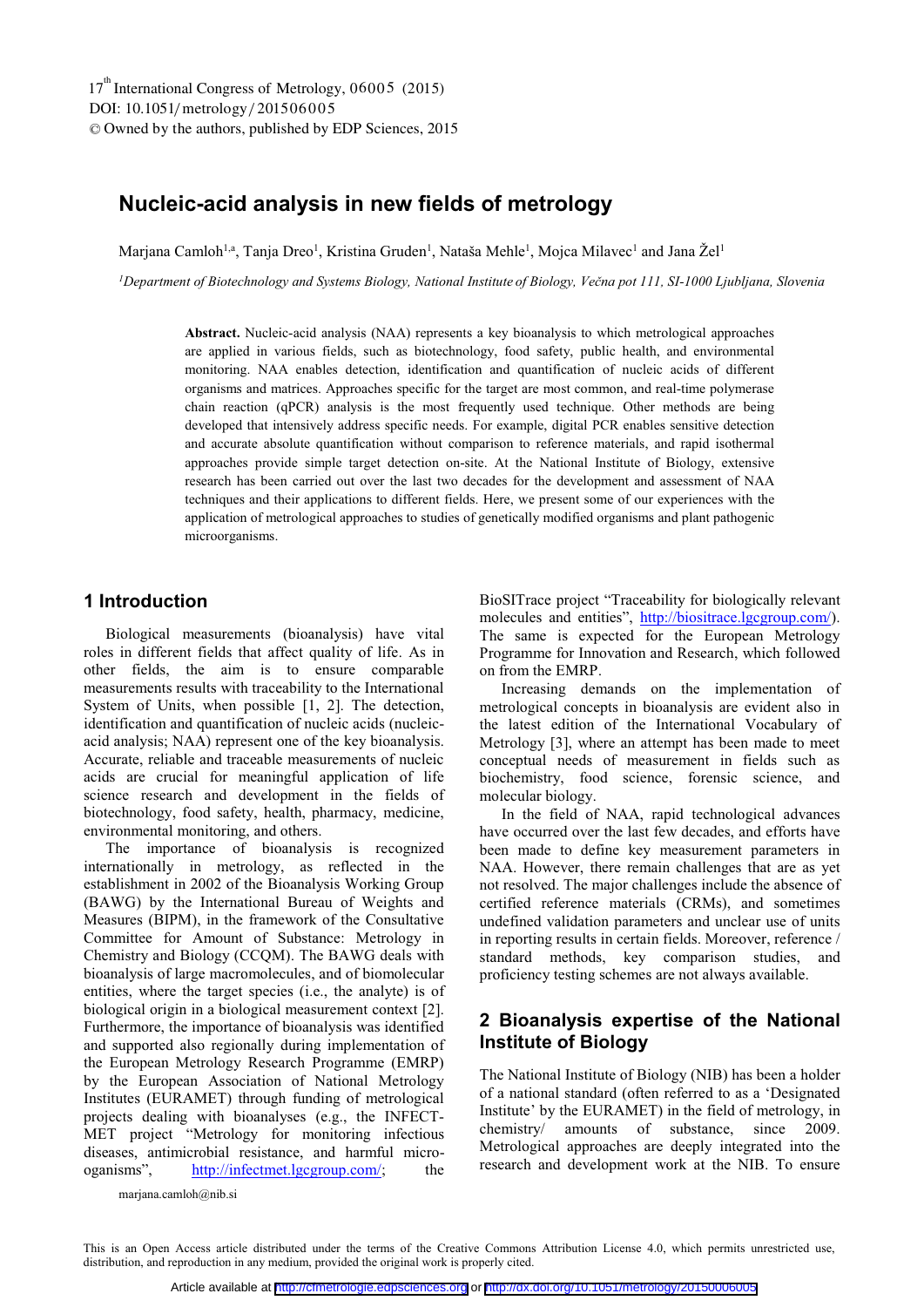accurate and reliable measurements, this often includes activities towards the initial application of metrological approaches for a particular method; e.g., real-time PCR (qPCR) for qualitative and quantitative detection, digital (d)PCR, LAMP, and others. In the past, methods arising from technological innovations were often used for years before the development and wider application of standardised approaches. This situation is, however, now improving because of increased awareness of researchers for the need for standardised critical measurement parameters and their influence on the interpretation of results. At the moment, various networks and associations are working towards a common goal of rapid standardisation and control of critical measurement parameters. While such critical parameters are addressed both during the validation and implementation of the methods, the approaches are often limited to a certain field and are not always well integrated into existing metrological approaches and synchronised across fields of application. This inconsistent approach can lead to substantial discrepancies in the analysis and interpretation of results obtained between fields.

At the NIB, intensive research has been carried out over the last two decades on the development and assessment of bioanalysis based on amplification of nucleic acids and their application in different fields, and in particular for genetically modified organisms (GMOs) and plant pathogens. We have observed that, depending on the aim within a particular field, or even of a particular analysis, the requirements of the method performance can vary considerably. This in turn leads to different, specialised, approaches to assess the performances of the methods in different fields.

Here, we describe our experience with bioanalysis in the fields of GMOs and plant pathogens. We address both the current status and the critical shortfalls that will require our coordinated efforts over the next few years.

#### **2.1 Genetically modified organisms**

GMOs are organisms in which the genetic material has been altered in a way that does not occur naturally, through the application of gene technology. A GMO is formed by the insertion of one or more functional genes (e.g., the association of two or more DNA sequences arising from different species) into the genome of an organism, to produce new genetic combinations (events) that are of value to science, medicine, agriculture and industry (reviewed in [4]).

The labelling of GMOs is mandatory in the European Union (EU). However, GMO labelling requirements do not apply to food and feed that contain approved GM events below a threshold of 0.9% of the food or feed ingredients when considered individually, if this presence is adventitious or technically not avoidable [5].

Accurate, reliable and traceable quantification of GMOs are a prerequisite for the traceability of GMOs in the food chain, from the field to the final consumer, as are appropriate labelling of food and feed products. Therefore, for GMOs, the NIB focus has been on accurate and reliable quantification of DNA targets using qPCR, which has been recognized as the golden standard

for GMO detection and quantification for many years (summarised in [6]).

As laboratories have been facing many challenges during the adoption of GMO testing, the European Network of GMO Laboratories (ENGL) was established in 2002. The NIB actively participates in several working groups, which produced key guidance documents to instruct GMO laboratories on different aspects of GMO detection; e.g., minimum performance requirements for methods development [7, 8], implementation of validated methods in the laboratory [9], and calculation of measurement uncertainty [10]. The NIB has also participated in the development of international standards on GMO detection at the level of CEN and ISO.

Nowadays, there are novel GMOs being brought to the market, that are both approved or are in the application process in the EU after being approved elsewhere [11]. The increased number of GMOs and the lower non-compliance limit of 0.1% require more efficient, high throughput, affordable approaches for GMO detection. A multiplex qPCR screening method that was developed and validated by the NIB in collaboration with the Federal Office of Consumer Protection and Food Safety, Germany, has addressed some of these issues and is now used in many laboratories [12]. Additionally, new techniques have been examined for their potential in GMO detection; e.g., NAIMA and LAMP [13, 14].

In the past few years, dPCR has opened new perspectives in GMO detection. At the NIB, we have focused on droplet dPCR, which enables absolute quantification without standard curves, avoids amplification efficiency bias associated with qPCR, allows more accurate estimations of targets at low copy numbers, and in combination with multiplexing, significantly improves cost efficiency. We have developed a method for detection and quantification of MON810 maize [15]. Recently, high-multiplex (10-plex and 5-plex) dPCR methods were also developed that cover 12 EU approved GM maize [16].

There is still ongoing debate on the measurement unit for GMOs, because different GMO regulations have set different measurement units, or the measurement unit is not explicitly specified. So there is the possibility to express the GMO content as: (i) percentage of eventspecific DNA copy numbers (e.g., MON810) in relation to the target taxon-specific DNA copy numbers (e.g., hmg-genetic element specific for maize), calculated in terms of haploid genomes, as has been set by [17]; or (ii) mass fractions, as the majority of CRMs are certified for the mass fraction. dPCR has also enabled evaluation of the ratio between the copy numbers of DNA and the mass fractions. At the NIB, different reference materials have been characterised in the framework of the GMOval project (http://www.gmoval.com/).

To date, only one key comparison study for GMOs has been completed, which was organised in the framework of the CCQM (piloted by the Institute for Reference Materials and Methods, in Geel, Belgium). This study focussed on the measurement of MON810 (CCQM-K86). An additional key comparison on BT63 rice (CCQM-K86.b) was recently initiated. The accurate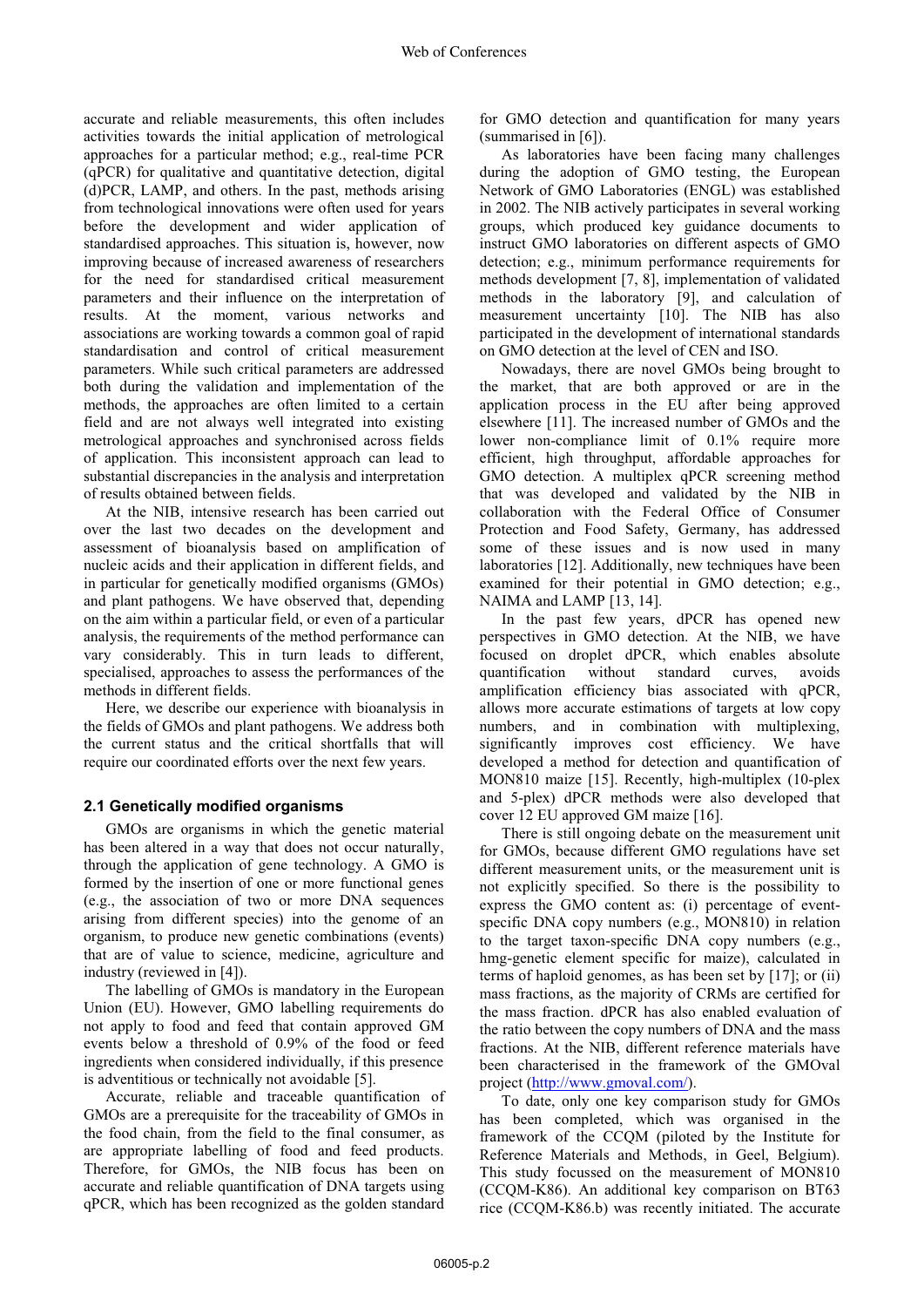results obtained by the NIB on CCQM-K86 enabled the first NIB Calibration and Measurement Capability (CMC) entry for MON810/hmg, in the BIPM key comparison database.

There is still open discussion in terms of whether CMC entries for GMOs should be for individual GMOs or whether one should cover all GMOs of the same species (Table 1).

#### **2.2 Microorganisms – plant pathogens**

The term plant pathogen includes bacteria, fungi, viruses, viroids and other organisms that can cause diseases in plants. Many of these cannot be efficiently managed with pesticides, and their control relies on the exclusion of infected plant material, as identified through laboratory testing. Some plant pathogens present high risk. The quarantine bacteria *Ralstonia solanacearum* and *Clavibacter michiganensi*s subsp. *sepedonicus* are the causative agents of potato brown rot and ring rot, respectively, and they represent direct risk to the production of potatoes, which are an important staple food where the global yearly production exceeds 370 million metric tons [18]. To prevent the spread of these pathogens in Europe, a monitoring system is in place that includes visual inspections of potato fields, random sampling of potato tubers and other host plants, and laboratory testing of tubers for latent infection, for both of these pathogens, and using methods prescribed at the level of the European Commission [19, 20]. In the case of a positive result, phytosanitary measures are applied. This mainly involves the destruction of all infected plant material, which can easily reach hundreds of tons, with disinfection of the agricultural machinery and storage facilities, and also restrictions on planting in the contaminated fields in subsequent years. To minimise false-positive results that might lead to considerable and unjustified costs, methods are usually used in combination, and thus NAA is one of the methods used. For some pathogens, however, NAA is the only option available, and this needs to be especially carefully controlled to provide accurate results.

In Europe, the European and Mediterranean Plant Protection Organisation (EPPO) was founded as early as 1955, and it covers different areas of plant protection. The EPPO is a key player in the harmonisation of approaches taken by laboratories to evaluate and validate analyses, through the development of widely accepted guidelines. A set of general EPPO guidelines [21, 22] defines the minimum parameters that need to be determined, along with an agreed experimental approach for their determination. The EPPO guidelines [23] further serve to aid in the interpretation of the ISO/IEC 17025 standard in the plant health field, where CRMs with defined target levels/concentrations are not available, and the availability of interlaboratory comparison studies is limited. In addition, recently EPPO guidelines on organization of interlaboratory comparisons were also published [24]. The NIB knowledge and experience in validation, identification and detection of several plant pathogens has been actively transferred to the

development of standards through cooperation with different EPPO expert panels.

At the NIB, qPCR-based amplification methods for detection and identification of plant pathogens have been developed, validated and published. Also, in parallel, we have developed approaches for evaluation, interpretation and reporting on qPCR. qPCR for detection of a quarantine grapevine pathogen, *Xylophilus ampelinus* [25], was the first qPCR-based technique included in the EPPO diagnostic protocols, and it is still in use today [26]. Other qPCR methods that have been developed at the NIB can detect plant pathogenic viruses (e.g., potato virus Y isolates, Pepino mosaic virus [27]) and bacteria (e.g., *Erwinia amylovora*), and Flavescence dorée and Bois noir phytoplasma in grapevine [28, 29]. Recently, methods using dPCR for detection and quantification of microorganisms have been published [30, 31]. Additionally, LAMP isothermal method was developed for rapid and cost-effective detection of microorganisms [32, 33].

For quarantine plant pathogens, a zero-tolerance concept is in place; i.e., there is no acceptable threshold defined, but we aim to detect as low a target concentration as possible, and the target concentration rarely has consequences for the measures taken. Consequently, although most tests that are used are qualitative, and thus provide plus/ minus results, they need to be developed and evaluated as quantitative tests that can focus on the lower range of target concentrations [34]. This stresses the importance of differentiating background signals from true positives that has led to several approaches proposed for qPCR and dPCR that are based on equal distributions of risk to producer and user [35], and on the assessment of the probability of false-positive results from the validation data [36].

Contrary to the GMO field, where the validation approach is modular, the validation in plant pathology is carried out for an application of a certain test (e.g., qPCR) for detection of a certain organism/target (e.g., *R. solanacearum*) in a certain matrix (e.g., potato tubers). To use the same test for the detection of *R. solanacearum* in water, the method needs to be carefully re-examined, especially taking into account measurement uncertainties at different levels [23], and if additional experiments need to be performed to confirm its suitability for the new matrix. Considering the large number of different organisms (European legislation lists more than 200 different pathogens) and the even greater number of matrices, the non-modular approach to validation necessitates an enormous effort to be dedicated to validation of methods in plant health. While EPPO supports open sharing of the validation data through scientific publications or validation reports deposited with an on-line database (http://dc.eppo.int/validationlist.php), and Euphresco ERA-NET project does cover validation and interlaboratory comparisons, funding limitations still present a real obstacle to validation of larger numbers of methods.

The absence of certified (or other) reference materials with defined levels of targets requires that laboratories themselves prepare in-house controls for both validation and routine testing. A significant advance in recent years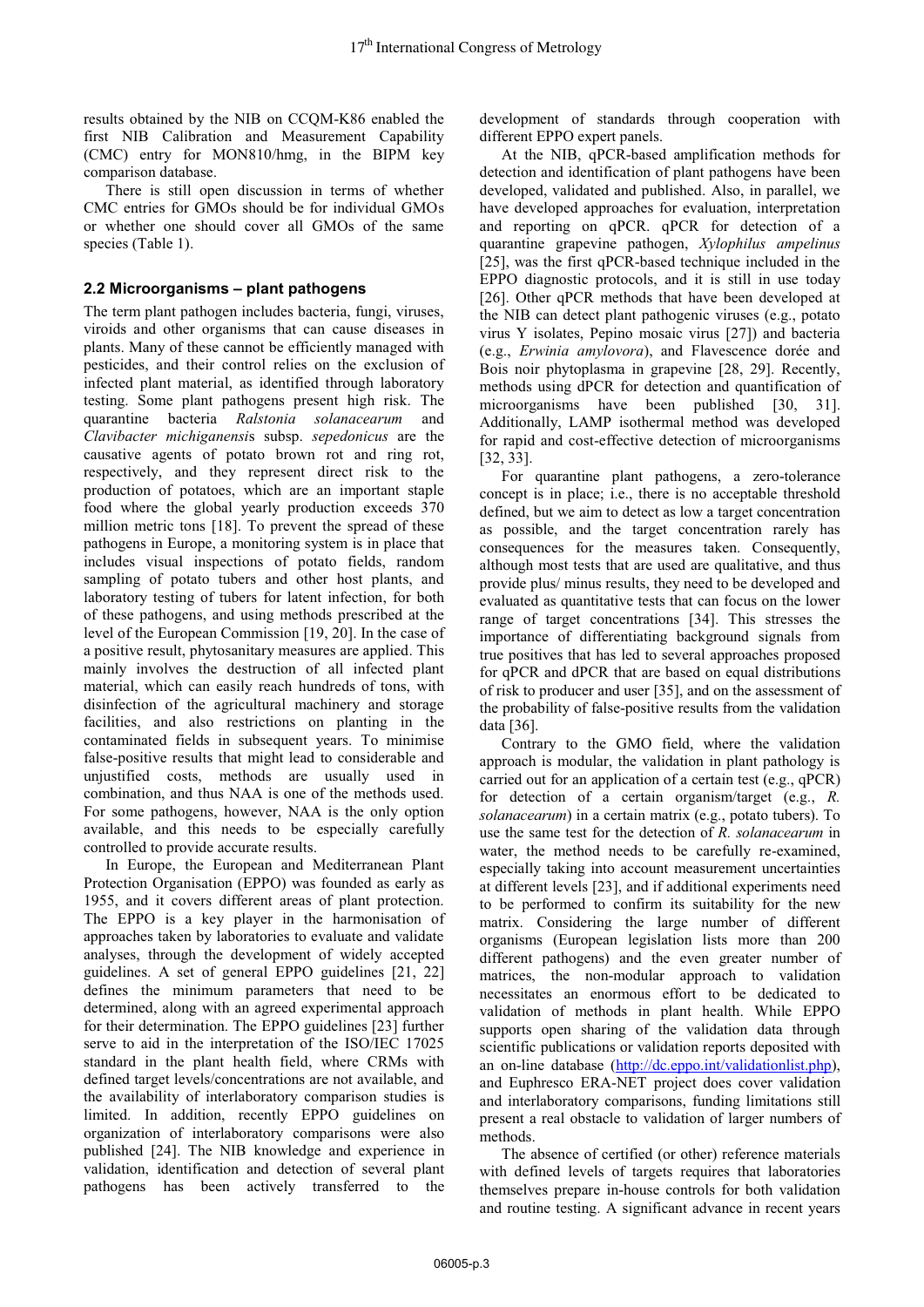has been the use of dPCR, which allows absolute target quantification and can be used for characterisation of these in-house controls (Table 1).

| Table1. Some of the measurement parameters and documents considered at the NIB during NAA validation/verification |  |
|-------------------------------------------------------------------------------------------------------------------|--|
| and analysis of GMOs and microorganisms - plant pathogens using qPCR methodologies.                               |  |

| Measurement              | <b>Genetically modified organisms</b>           | Microorganisms - plant pathogens                  |
|--------------------------|-------------------------------------------------|---------------------------------------------------|
| parameters, documents    |                                                 |                                                   |
| Type of samples          | Foodstuffs, feed, seed, plants and agricultural | Plants, insects, environmental samples (water,    |
| (organisms, matrices)    | products.                                       | soil).                                            |
| Measu Analyte            | Target DNA sequences.                           | Target DNA or RNA sequences.                      |
| rand<br>Quantity         | Mass fractions or DNA copy number ratio.        | Qualitative result reporting the presence or      |
|                          |                                                 | absence of the target DNA/RNA in an               |
|                          |                                                 | analysed sample.                                  |
| Measurement unit         | Defined and used mostly in two ways:            | Target DNA/RNA.                                   |
|                          | Mass fraction of a GMO expressed in             |                                                   |
|                          | percentage [11], or the percentage of event-    |                                                   |
|                          | specific DNA copy numbers in relation to the    |                                                   |
|                          | target taxon-specific DNA copy numbers,         |                                                   |
|                          | calculated in terms of haploid genomes [17].    |                                                   |
| Standard measurement     | ISO standards on GMOs, internal procedures      | EPPO guidelines, internal procedures based        |
| procedure                | mostly based on validated methods of the        | on international guidelines (e.g., International  |
|                          | European Union Reference Laboratory for         | Seed Testing Association, International Seed      |
|                          | Genetically Modified Food and Feed.             | Federation), scientific publications and own      |
|                          |                                                 | research and development.                         |
| Measurement result       | Measured value of nucleic acids originating     | Presence/absence of the nucleic acids             |
|                          | from GMOs and a measurement uncertainty.        | originating from the harmful organism.            |
| Measurement uncertainty  | Top down $[10]$ .                               | Descriptive assessment [23].                      |
| approach                 |                                                 |                                                   |
| Certified reference      | Mostly available from the Institute for         | Not available. Some bacteria, fungi and           |
| materials                | Reference Materials and Methods, and the        | viruses are available from the international      |
|                          | American Oil Chemists' Society.                 | culture collections and their identity is         |
|                          |                                                 | confirmed. These can then be used to prepare      |
|                          |                                                 | in-house reference materials.                     |
| Method validation        | Modular [7, 8].                                 | Non-modular.                                      |
| approach                 |                                                 |                                                   |
| Validation/verification  | ENGL document [9].                              | EPPO documents [21, 22].                          |
| guidelines               |                                                 |                                                   |
| Validated methods        | Mostly available on: http://gmo-                | Validation data available for some methods        |
|                          | crl.jrc.ec.europa.eu/StatusOfDossiers.aspx.     | (http://dc.eppo.int/validationlist.ph; scientific |
|                          |                                                 | publications).                                    |
| Key comparisons          | Rarely available at CCQM (from 2009 on).        | Not available.                                    |
| Inter-laboratory studies | Organised by the European Union Reference       | Rarely organised in the frame of different        |
|                          | Laboratory for Genetically Modified Food and    | projects (e.g., Euphresco), not available for     |
|                          | Feed; the International Seed Testing            | many tests and matrices.                          |
|                          | Association; the United States Department of    |                                                   |
|                          | Agriculture, Grain Inspection, Packers and      |                                                   |
|                          | Stockyards Administration.                      |                                                   |
| CMC                      | MON810/hmg.                                     |                                                   |